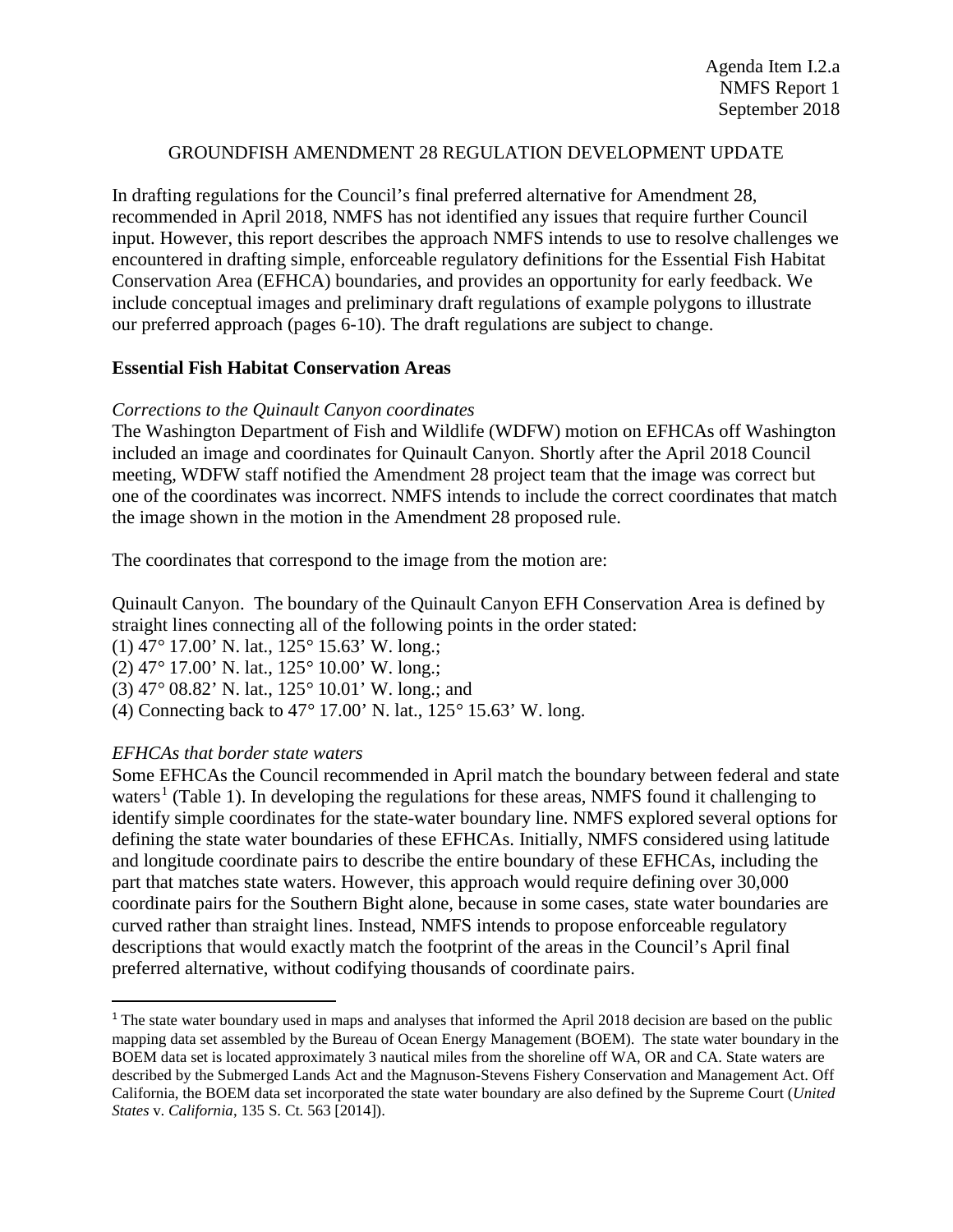NMFS's preferred approach would use the existing regulatory definition of the Exclusive Economic Zone (EEZ) to describe the EFHCA boundary that matches the state water boundary. The Magnuson-Stevens Act regulations at 50 CFR 600.10 describe that the EEZ extends seaward of the boundary (i.e., 3 nm from shore) of each of the coastal states. The state water boundary of each EFHCA is, by extension of this definition, an exact match to the seaward boundary of each of the coastal states. The portions of the EFHCA boundary that fall in federal waters (e.g. do not match with boundary of the coastal states) would be defined using a series of straight lines connecting latitude and longitude coordinate pairs, and additional regulatory text would describe that the EFHCA is the entire EEZ shoreward of that line.

Figure 1 shows an example polygon, where the black line in federal waters would be defined in regulation with coordinate pairs, and the EFHCA will be defined as the areas shoreward of the boundary line formed by connecting each of the coordinate pairs with a straight line. The first and last points of the black line would be established based on the point of intersection of the EFHCA with the state water boundary.

In some of the more complicated polygons, boundaries of existing EFHCAs that had modifications adopted in April 2018 may need to be split into multiple polygons in the regulations. These polygons will still encompass the exact same area specified in the Council's final preferred alternative, but the boundaries may be split to allow for a definition that conforms to our preferred approach (See Figure 2).

**Table 1.** The EFHCAs in the April 2018 Council final preferred alternative clipped by state waters or adjacent to the tribal usual and accustomed fishing area. Names of the polygons match those used on the Sound GIS web mapping tool. <http://www.soundgis.com/efh/efh2018-metrics/>

| <b>EFHCA Name (State)</b>                       | <b>Notes</b>                                                                                                                                                                                                                                                                                                                                                                                                                                                                                                |
|-------------------------------------------------|-------------------------------------------------------------------------------------------------------------------------------------------------------------------------------------------------------------------------------------------------------------------------------------------------------------------------------------------------------------------------------------------------------------------------------------------------------------------------------------------------------------|
| Grays Canyon (Washington) -<br>new/modification | The Council-recommended modification to the northern<br>portion of the existing Grays Canyon EFHCA has a<br>shoreward (eastern) boundary that matches the tribal usual<br>and accustomed area fishing area boundaries. The latitude<br>and longitude coordinate pairs that NMFS intends to<br>propose are approximate and meant for informational<br>purposes only. The shoreward boundary of the EFHCA<br>would be consistent with the 2018 adjudicated boundary,<br>as implemented in regulation by NMFS. |
| Arago Reef (Oregon) - new,<br>close             | A narrow $\left($ <1,700 feet at its widest) portion of federal<br>water would be left open between the shoreward side of<br>the EFHCA and the state water boundary, and requires a<br>slightly modified approach from the simple polygons<br>described in this report. See Figure 3.                                                                                                                                                                                                                       |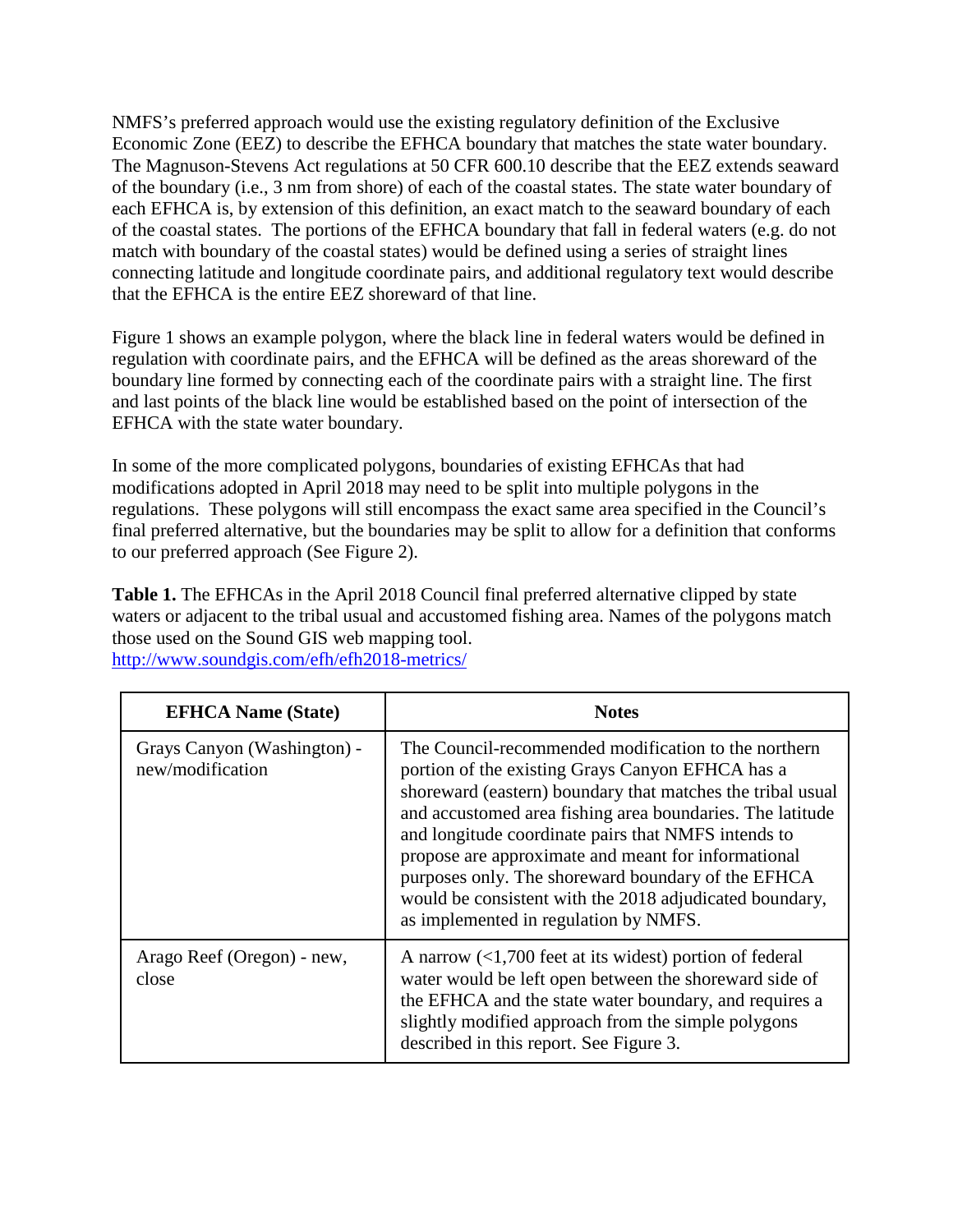| <b>EFHCA Name (State)</b>                                                                                                                                                   | <b>Notes</b>                                                                                                                                                                                                                                                                                                                                                                                                                                                                                                                                                                                                                                                                                                                                                      |
|-----------------------------------------------------------------------------------------------------------------------------------------------------------------------------|-------------------------------------------------------------------------------------------------------------------------------------------------------------------------------------------------------------------------------------------------------------------------------------------------------------------------------------------------------------------------------------------------------------------------------------------------------------------------------------------------------------------------------------------------------------------------------------------------------------------------------------------------------------------------------------------------------------------------------------------------------------------|
| Rogue River Reef (Oregon) -<br>new, close                                                                                                                                   | See example in Figure 1.                                                                                                                                                                                                                                                                                                                                                                                                                                                                                                                                                                                                                                                                                                                                          |
| <b>Blunts Reef (California)</b><br>Blunts Reef-<br>Amendment 19<br><b>Blunts Reef Modification</b><br>- close                                                               | The Blunts Reef EFHCA from Amendment 19 and the<br>modification from Amendment 28 will likely need to be<br>split to allow for the regulatory format described here<br>(Figure 2).                                                                                                                                                                                                                                                                                                                                                                                                                                                                                                                                                                                |
| Mendocino Ridge (California) -<br>Modification 3 - close                                                                                                                    | Rather than modify the boundary of the existing<br>Mendocino Ridge EFHCA, Modification 3 (which<br>expands the current Mendocino Ridge closure) will be<br>defined separately to allow for the regulatory format<br>described in this report for simple polygons.                                                                                                                                                                                                                                                                                                                                                                                                                                                                                                 |
| Delgada Canyon (California) -<br>modification, reopen <sup>1/</sup>                                                                                                         | The Delgada Canyon reopener results in the entirety of the<br>Delgada Canyon EFHCA existing only in state waters.<br>NMFS will likely note in the definition for this area that<br>the EFHCA is shoreward of the EEZ.                                                                                                                                                                                                                                                                                                                                                                                                                                                                                                                                             |
| Point Reyes Reef (California) -<br>new, close                                                                                                                               | See example in Figure 1.                                                                                                                                                                                                                                                                                                                                                                                                                                                                                                                                                                                                                                                                                                                                          |
| Pescadero Reef <sup><math>2</math></sup> (California) -<br>new, close                                                                                                       | See example in Figure 1.                                                                                                                                                                                                                                                                                                                                                                                                                                                                                                                                                                                                                                                                                                                                          |
| Monterey Bay/Canyon<br>(California) modifications<br>Outer Soquel Canyon -<br>close<br>West of Carmel Canyon -<br>reopen <sup>1/</sup><br>West of Sobranes Point -<br>close | Rather than modify the boundary of the existing EFHCA,<br>Outer Soquel Canyon (which expands the current<br>Monterey Bay/Canyon closure) will be defined separately<br>to allow for the regulatory format described here.<br>The West of Carmel Canyon reopener may mean that a<br>small portion of the existing Monterey Bay/Canyon<br>EFHCA in state waters may have to be split off and<br>defined separately.<br>Two boundaries of the West of Sobranes Point EFHCA<br>match the boundaries of existing EFHCAs: Monterey<br>Bay/Canyon (north) and Point Sur Deep (south). Draft<br>regulations have the boundaries of the West of Sobranes<br>Point EFHCA defined as its own polygon rather than<br>incorporate it into one or the other neighboring EFHCAs. |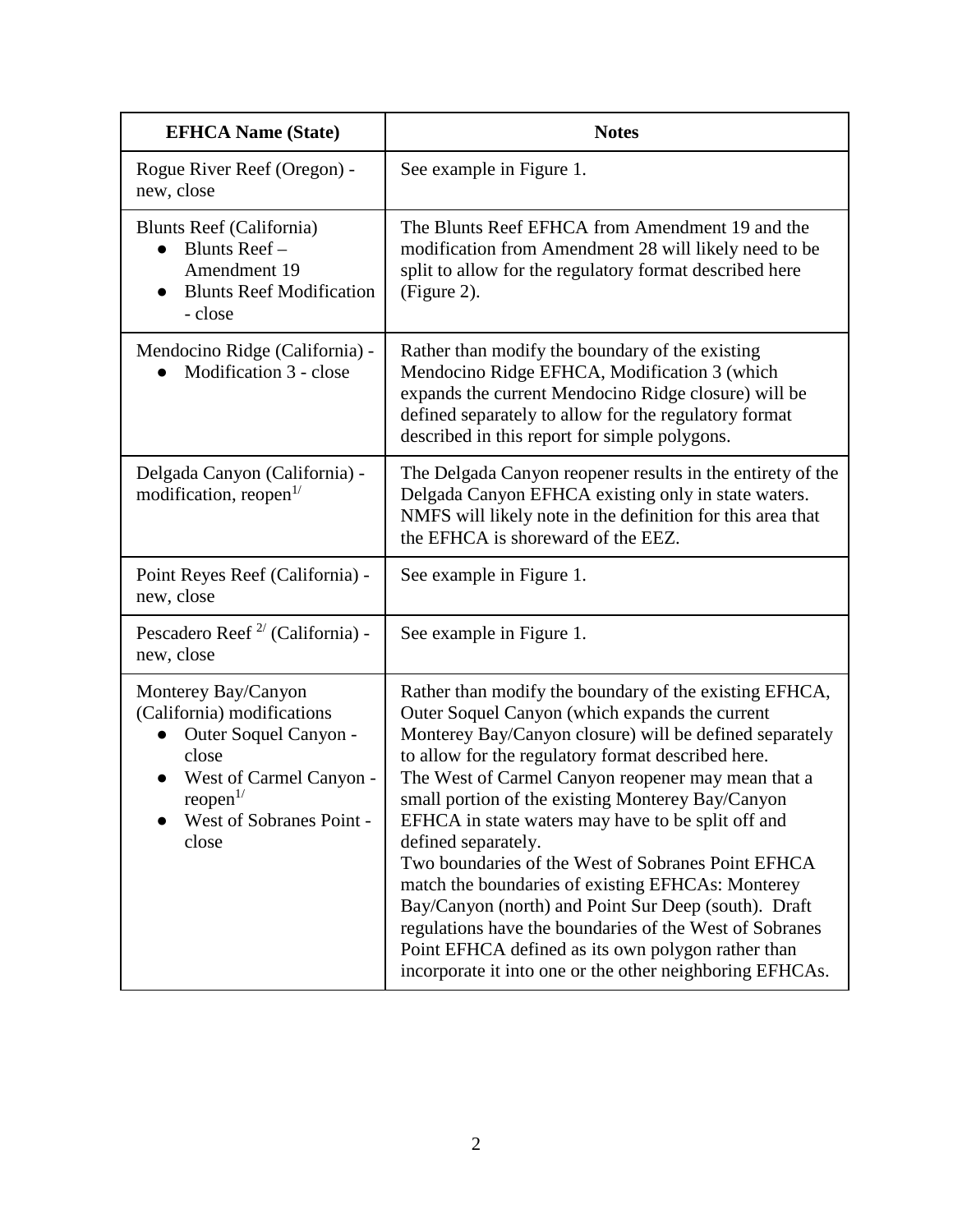| <b>EFHCA Name (State)</b>                                                                                                                                             | <b>Notes</b>                                                                                                                                                                                                                    |
|-----------------------------------------------------------------------------------------------------------------------------------------------------------------------|---------------------------------------------------------------------------------------------------------------------------------------------------------------------------------------------------------------------------------|
| Big Sur Coast/Port San Luis<br>(California) modifications<br>Point Sur Platform -<br>close<br><b>Between Partington Point</b><br>$\bullet$<br>and Lopez Point - close | Rather than modify the boundary of the existing EFHCA,<br>these two polygons (which expand the current Big Sur<br>Coast/Port San Luis closure) will be defined separately to<br>allow for the regulatory format described here. |
| West of Piedras Blancas SMCA<br>(California) - new, close                                                                                                             | See example in Figure 1.                                                                                                                                                                                                        |
| Southern CA Bight (California)<br>- new, close                                                                                                                        | See section below.                                                                                                                                                                                                              |

 $1/T$ hese only reopen federal waters, and state waters remain part of the existing EFHCA.

<sup>2/</sup>There are two polygons considered in the PDEIS (April 2018) named Pescadero Reef. The Council chose the Collaborative polygon, northwest of Pescadero Point, which was clipped by state waters.

### *Approach to define the Southern California Bight*

The Council's final preferred alternative for the Southern California Bight EFHCA covers much of the federal waters in the area, with the exception of a few areas of federal waters that were intentionally left open to bottom trawling. Both the shoreward boundary and the boundaries around islands match the state water boundary, which poses challenges for writing a simple and enforceable definition for the Southern California Bight EFHCA in the regulations.

NMFS's preferred approach focused primarily on defining the external boundary of the Southern California Bight EFHCA, using the definition of the EEZ. The Council's final preferred alternative for the Southern California Bight EFHCA is partially bounded by California state waters on its shoreward side. It is bounded in federal waters on the west/southwest/seaward side by regulations defining the 700-fm line (boundary line that froze the footprint of the trawl fishery in Amendment 19) and the EEZ. Therefore, only the shoreward boundary needs to be newly defined in regulation.

Approximately 72 miles of the shoreward boundary of the Southern California Bight match state waters (not including the boundaries around islands). To define these portions of the boundary with latitude and longitude coordinates would require codifying over 30,000 latitude and longitude coordinate pairs. To avoid adding this large volume of coordinates to the regulations, NMFS prefers using an approach similar to the one described earlier in this report. The shoreward boundary would be defined by latitude and longitude coordinate pairs for the portions of the shoreward boundary that do not match state waters, with segments connected by the seaward boundary of California to form a continuous shoreward boundary. The regulatory definition would then describe that the EFHCA is all waters in the EEZ seaward of those lines and shoreward of the 700-fm line (See Figure 4). With this approach to the regulatory definition, state waters around islands are not included because they are not part of the EEZ.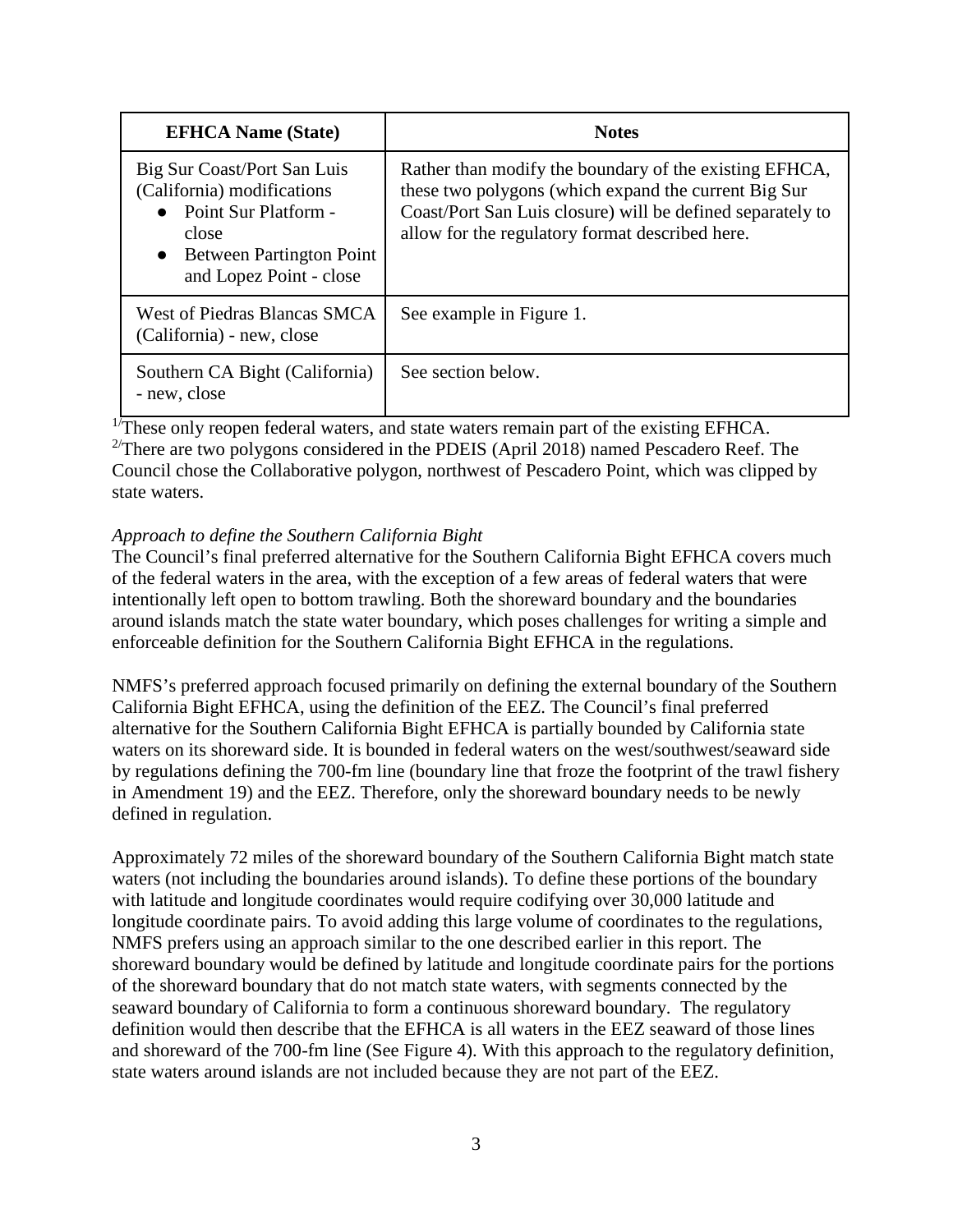For purposes of the analysis in the PDEIS, existing EFHCAs (Figure 5a) were not included in the analysis of the Southern California Bight polygon (Figure 5b) so that only the "new closure" square miles and other metrics could be calculated. Rather than attempt to define those cut-outs in the definition of the Southern California Bight, the Southern California Bight will overlap those existing closures. For example, Cherry Bank (one of the EFHCAs from Amendment 19 and depicted as a cut-out in the Southern California Bight analysis) will continue to be described as a separate EFHCA but will also be covered by the Southern California Bight EFHCA. The resulting new closures are the same as described in the PDEIS that supported Council recommendations, but our approach greatly simplifies how we describe the Southern California Bight EFHCA in regulations.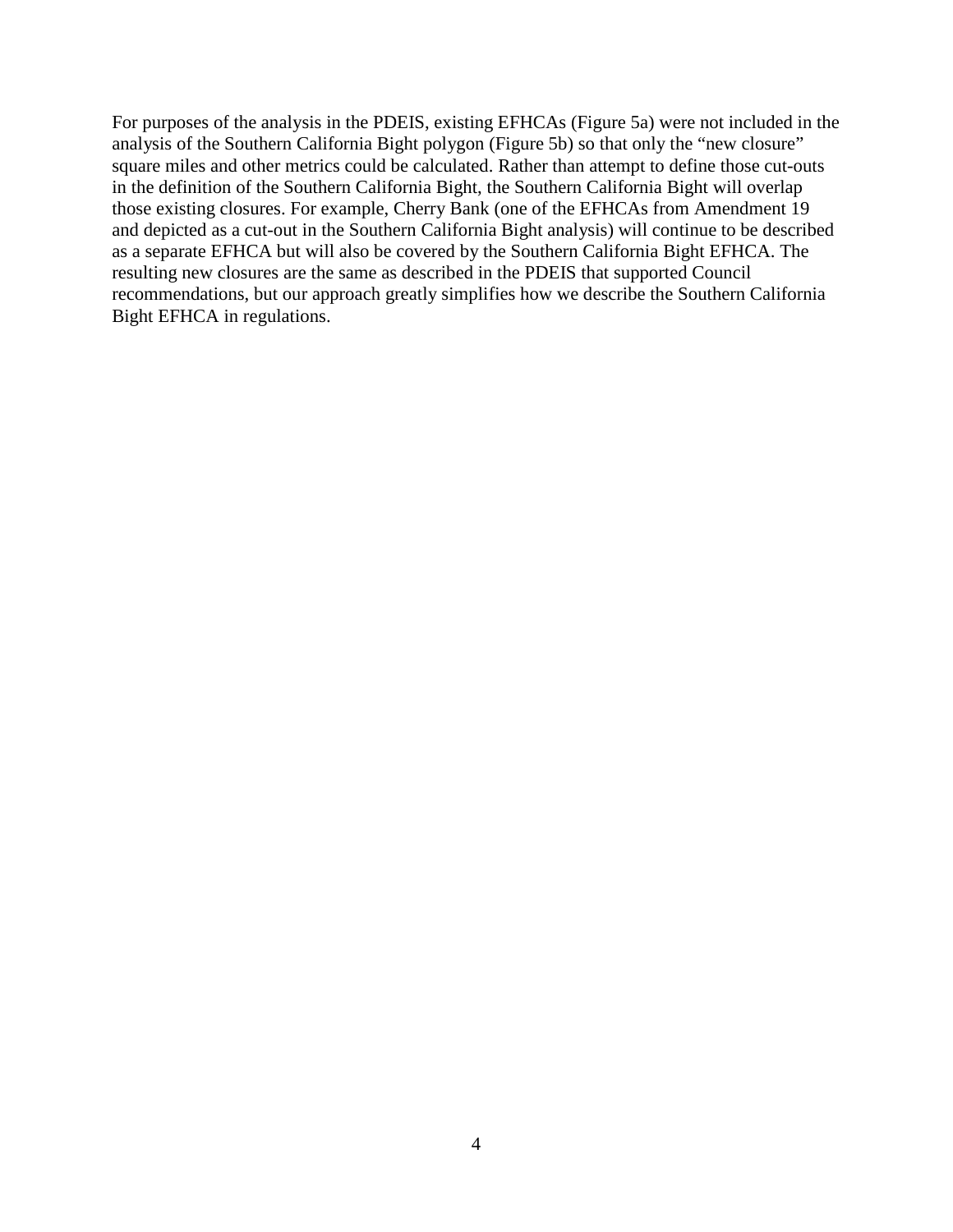

**Figure 1.** Example of a simple polygon, Pescadero Reef, where the EFHCA will be defined as the EEZ shoreward of the black boundary line, with the black boundary line defined by latitude and longitude coordinates in regulation. The approach depicted here would be similar for: Rouge River Reef, Point Reyes Reef, Pescadero Reef (pictured above), and West of Piedras Blancas SMCA.

Example draft regulatory text for simple polygons:

## **§660.79 EFH Conservation Areas off the Coast of California.**

*Pescadero Reef is defined as the areas within the West Coast EEZ shoreward (east) of a boundary line defined by connecting the following coordinates in the order stated: (1) 37° 17.18' N. lat., 122° 28.34' W. long.;*

*(2) 37° 17.76' N. lat., 122° 29.59' W. long.;*

*(3) 37° 19.38' N. lat., 122° 29.63' W. long.;*

*(4) 37° 19.50' N. lat., 122° 28.00' W. long.;*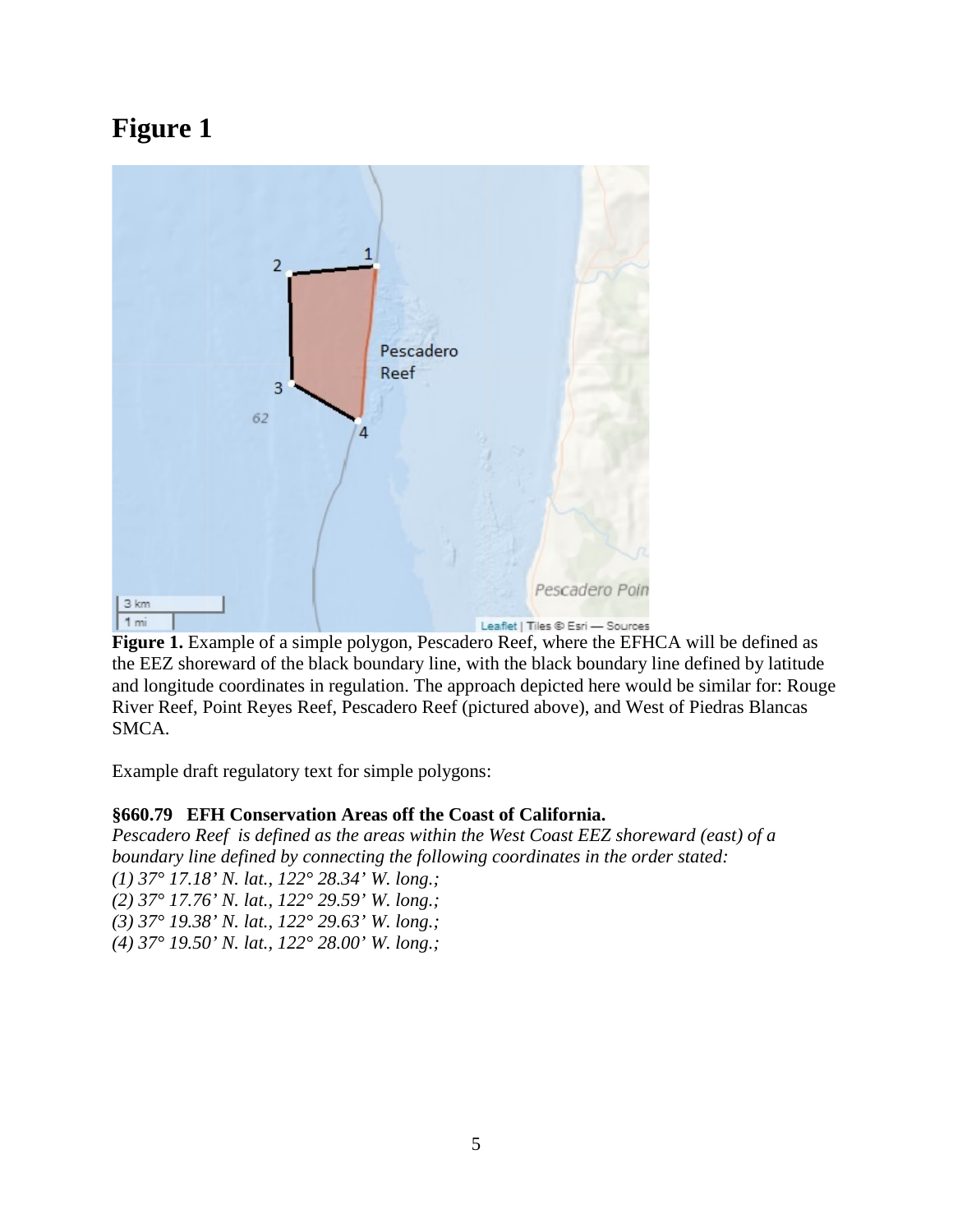

**Figure 2.** Concept drawing of Blunts Reef and Blunts Reef Modification. Latitude and longitude coordinates and resulting lines are approximate and for informational purposes only. This is an example of dividing the definition for a single, complex EFHCA polygon into two separate polygons to simplify the regulatory definition. NMFS intends to use the same approach for the West of Carmel Canyon reopener.

Example draft regulatory text for Blunts Reef and Blunts Reef modification:

## **§660.79 EFH Conservation Areas off the Coast of California.**

*Blunts Reef. The boundary of the Blunts Reef EFH Conservation Area is defined by straight lines connecting all of the following points in the order stated:* [placeholder for the revised lat/long] coordinates that incorporate the northern portion of the modification] *Blunts Reef Modification. The boundary of the Blunts Reef Modification EFHCA has a northern boundary that is coterminous with Blunts Reef and is defined as the areas within the West Coast*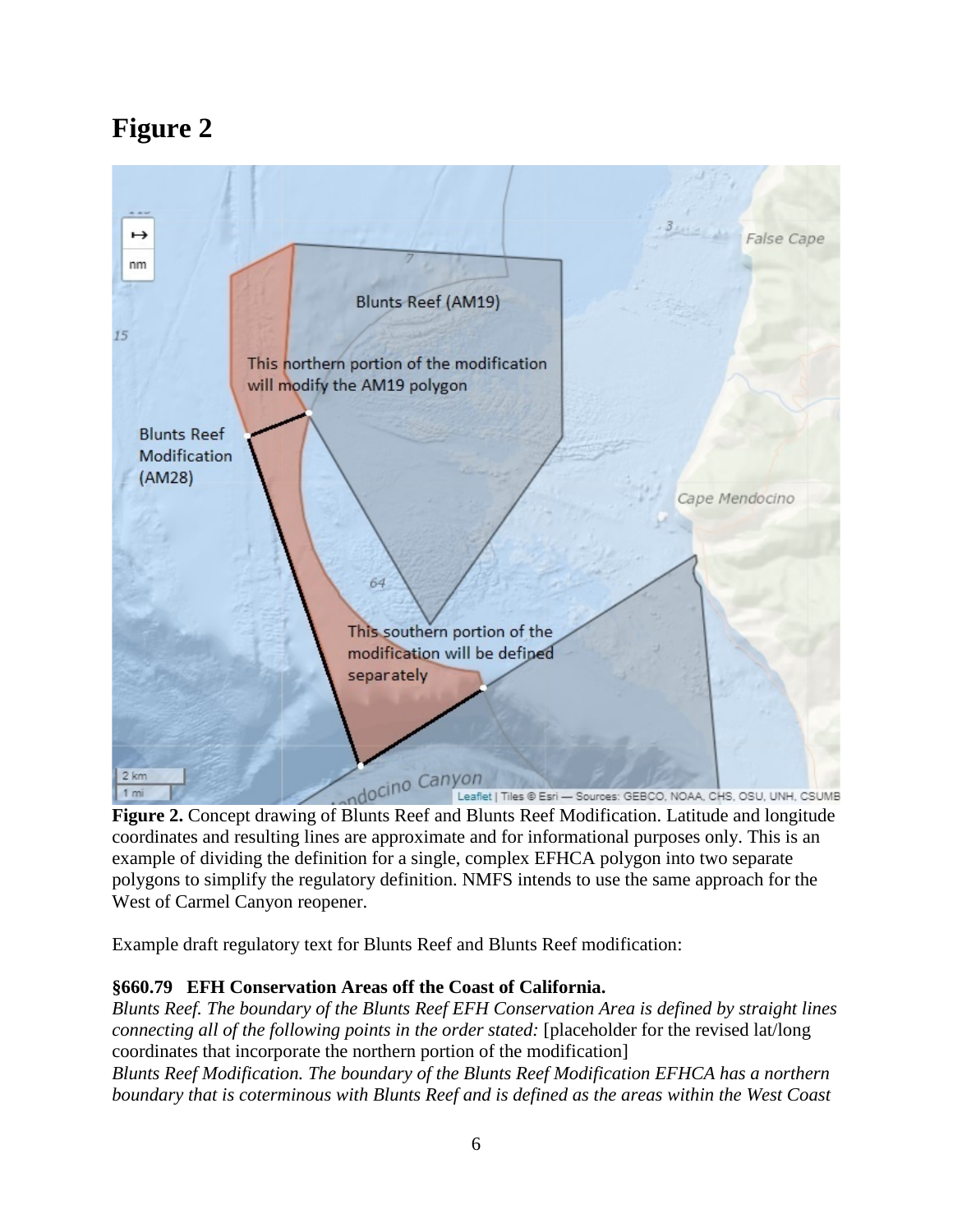*EEZ shoreward (east) of a boundary line defined by connecting the following coordinates in the order stated:* [placeholder for the four revised lat/long coordinates that define the seaward boundary of the southern portion of the modification]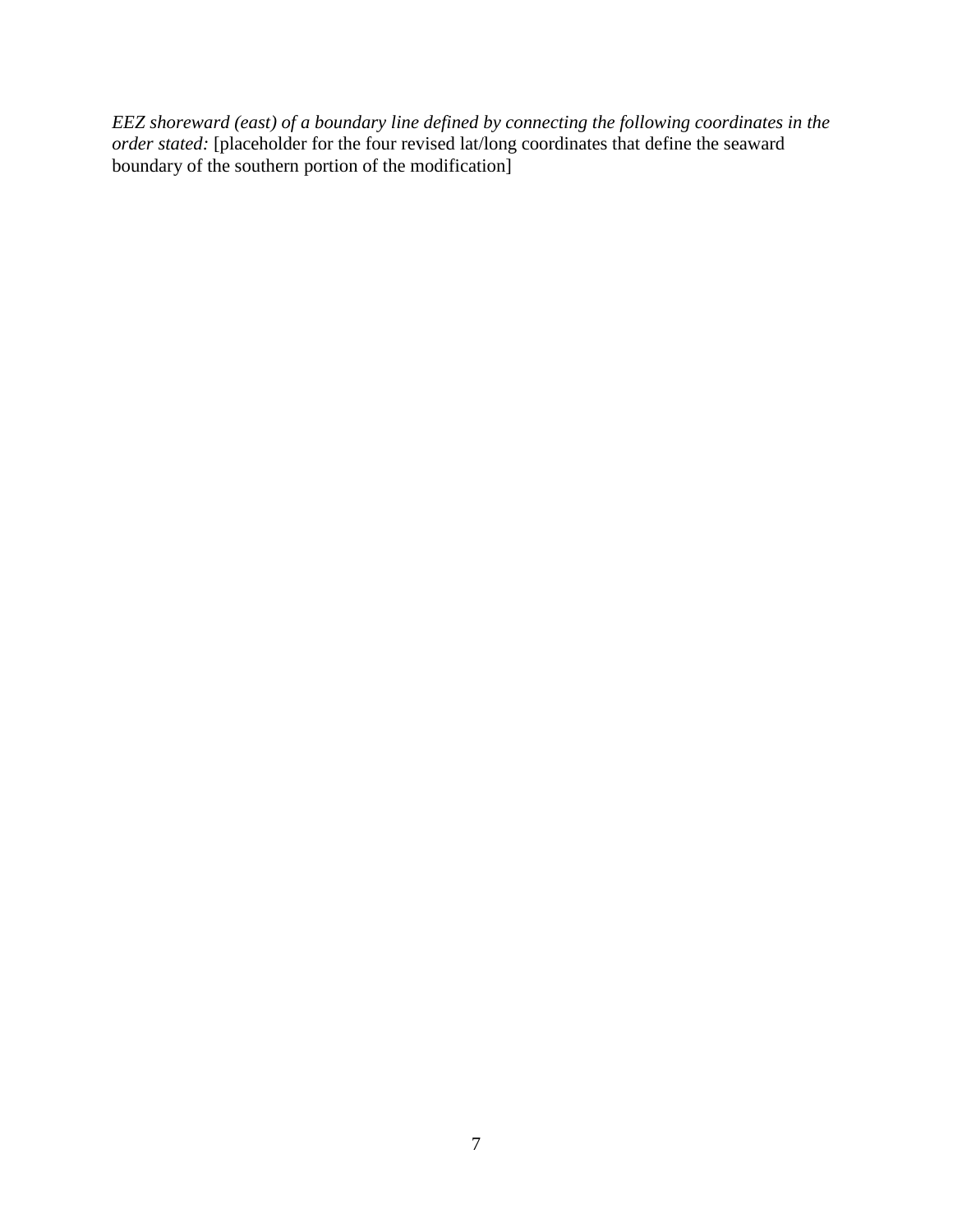

**Figure 3**. Concept drawing of Arago Reef EFHCA. Latitude and longitude coordinates and resulting lines are approximate and for informational purposes only. A small section of federal water (east of points 7-10 in the above figure) is not part of the EFHCA. This was due to shape of the original proposed polygon and the resulting polygon after clipping at state waters.

Example draft regulatory text for Arago Reef:

## **§660.78 EFH Conservation Areas off the Coast of Oregon.**

*Arago Reef EFHCA is defined as the areas within the West Coast EEZ shoreward (east) of a boundary line defined by connecting coordinates (1) through (6) in the order stated and seaward (west) of a boundary line defined by connecting the coordinates (7) through (10) in the order stated:* [placeholder for all coordinates]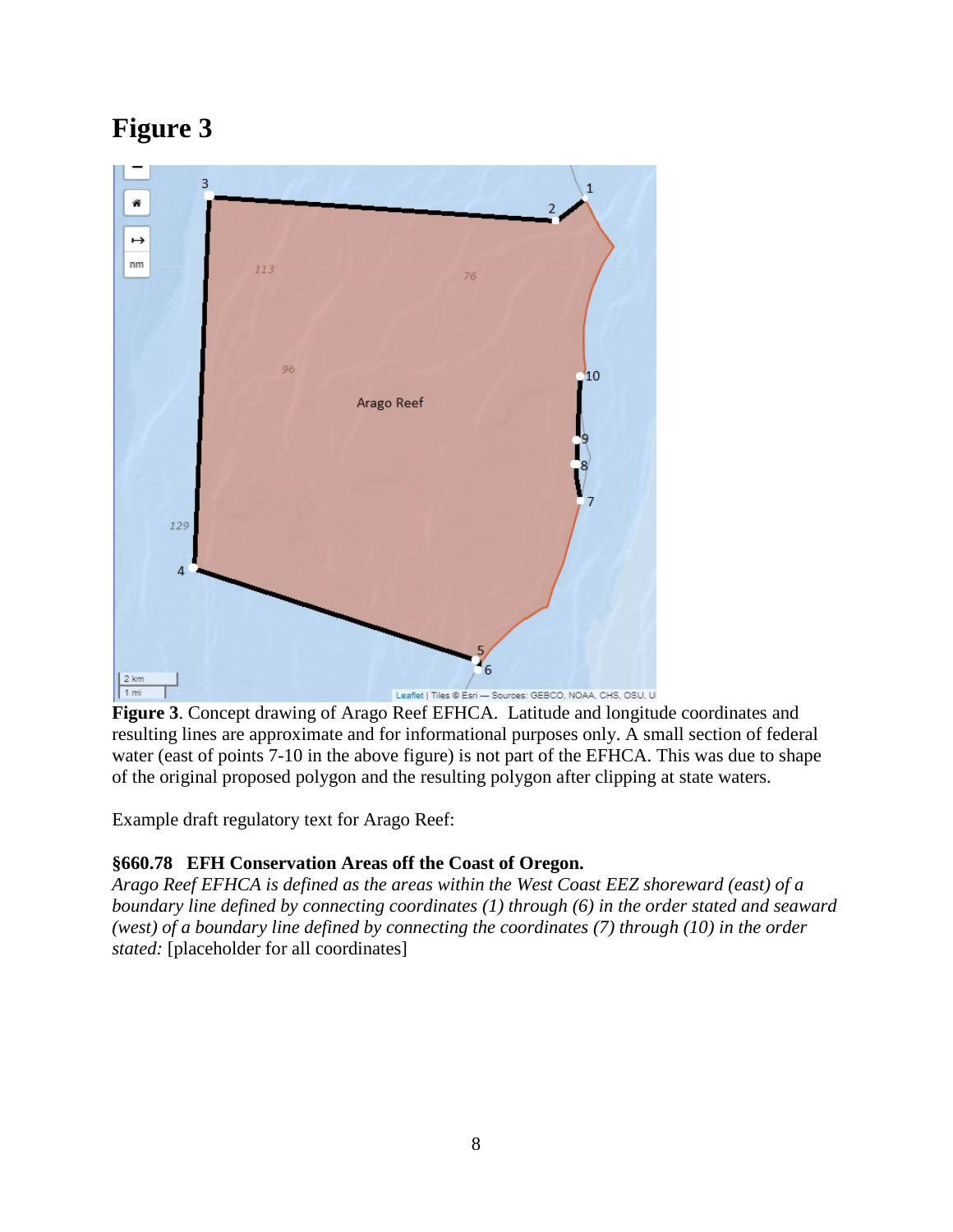

**Figure 4.** Concept drawing of the shoreward boundary of the Southern California Bight EFHCA. Latitude and longitude coordinates and resulting lines are approximate and for informational purposes only. (Note: image does not depict Potato Bank relocation recommended under Amendment 28; no other changes to these EFHCAs were recommended in Amendment 28)